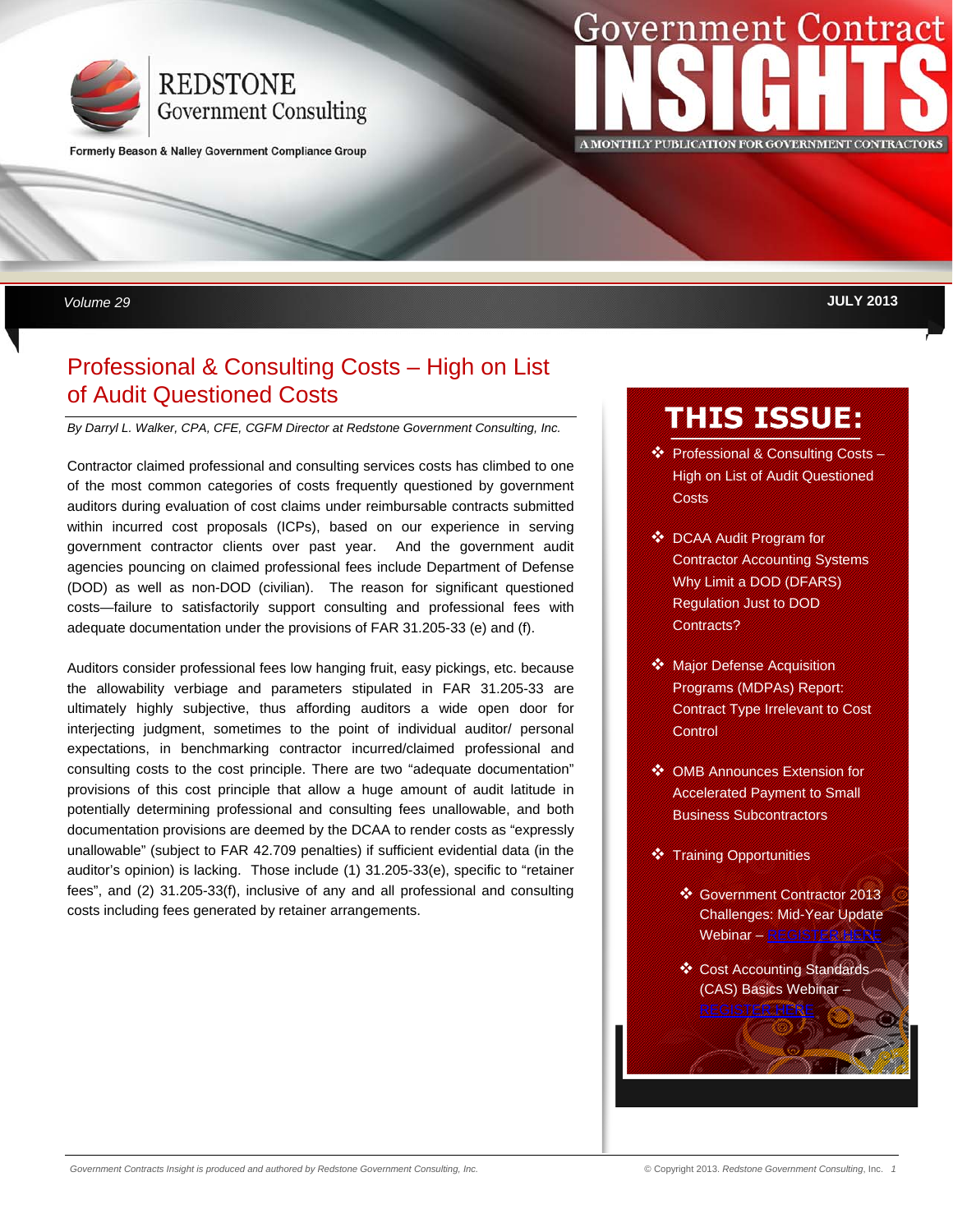Documentation standards for retainer agreement costs (31.205-33(e)) include proving that services are necessary and customary; level of past services justifies retainer fees (if applicable); fees are reasonable when compared to maintaining in-house resources for same services, and; actual services meet the -33(f) requirements.

Evidential requirements for *all* costs covered by 31.205-33(f) include details of agreement with professionals providing services; invoices/billings that identify an expression of time expended and services provided, and; work product.

Neither provision of these two subparagraphs discussing supporting evidence are specific as to type and level of detailed procurement and accounting data contractors must maintain that would necessarily allow auditors to override contractor judgment in meeting evidential data regulations, as long as contractor data in its totality supports the underlying intent of the requirement—that is, actual services were performed consistent with agreement terms and conditions and due diligence was exercised in ensuring that costs are reasonable and exclude costs for unallowable activities. The retainer guidelines are at best vague leaving it to reasonable parties to select sufficient data to support allowability. The - 33(f) standards are more specific; however, they are nonetheless open-ended.

Auditors are more frequently using the 31.205-33(f) provisions in justifying questioned professional and consulting services costs, sometimes including the entire amount billed by a consultant under a single engagement agreement. Contractors are at the mercy of audit judgment in interpreting and applying the regulatory documentation requirements to actual data maintained by the contractor. Costs are questioned if actual consultant "hours" (interpretation of "time expended") are not clearly stated in the invoice—in some cases even though consultant's time records or other information is separately produced outside of the invoice. Moreover, auditors inexplicably question all invoiced fees because, in their judgment, invoice verbiage describing services provided is too short or only refers to the consulting agreement (where, if the auditor were to review, they would find a connection to services provided). Auditors are more prolific in challenging fixed price retainer costs because often times the "consumption" of a fixed monthly invoiced amount (without "time expended" shown) is not evident on the invoice;

and, cost incurred via retainer agreements (fixed monthly amounts) are viewed as higher at risk of including costs for "unallowable" activities (e.g. lobbying). Auditors are overlooking the intent of the "time expended" documentation requirement which is inextricably interrelated with the description of the activities; specifically, if the activities listed on the invoice and the agreement are allowable activities, there is no significance to the time expended because the activities/costs are 100%. Only if the activities are partially allowable and partially unallowable is there any significance to detailed recording of time expended.

The absence of what auditors envision as a satisfactory "work product" has become more problematic to contractors, with the entire consulting fees being questioned, even though services performed, consistent with the engagement agreement, are demonstrated with other data. The DCAA's contract audit manual expressly states that auditors should not insist on a work product if other evidence is available to nature and scope of actual work performed (DCAAM 7-2105.2c)—when a work product is not relevant, invoices that describe the services provided should suffice as having met the intent of evidentiary data required to support consulting costs. However, recent experience with several clients shows that auditors sometimes ignore their Agency guidance and insist on a work product.

Companies that are all too frequently subject to questioned consulting and professional services costs are small businesses and/or those new to government contracting. However, we encourage all contractors to review existing practices in meeting the documentation requirements discussed in this article and to consider re-evaluating existing documentation which supports historical consulting fees included within incurred cost proposals not yet audited. Be aware that consulting and professional services costs not adequately supported per the cost principle documentation provisions will be reported by DCAA as "expressly unallowable" and subject to FAR 42.709 penalties.

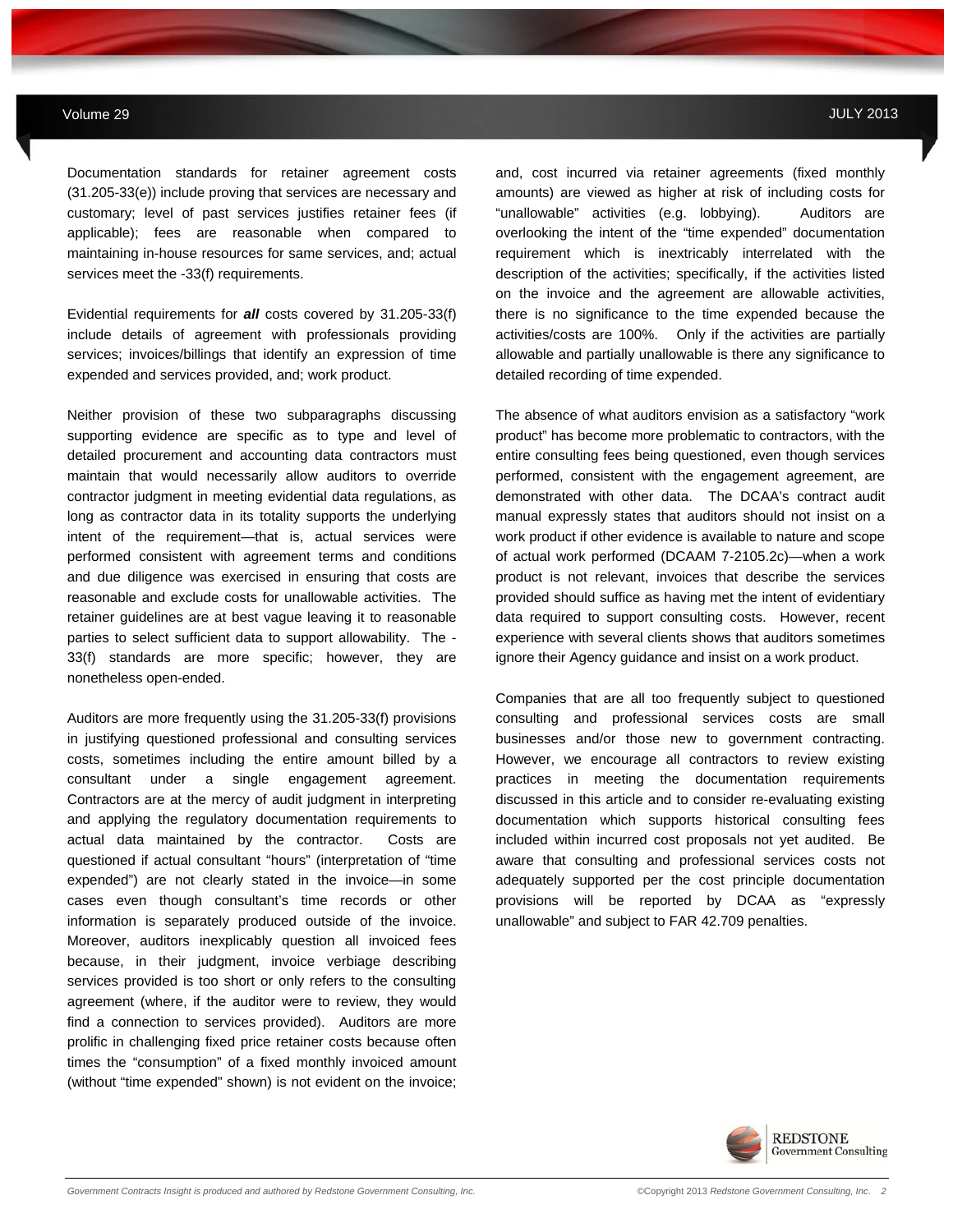# DCAA Audit Program for Contractor Accounting Systems Why Limit a DOD (DFARS) Regulation Just to DOD Contracts?

**MAY 2012** *Government Contracts Insights Newsletter*

*By Michael E. Steen, CPA, Director at Redstone Government Consulting, Inc.*

It should come as no surprise that DCAA's latest revision (March 2013) to its Accounting System Audit Program (DCAA internal code 11070) is full of DCAA embellishments and misinterpretations not the least of which is a DCAA statement that "contractors without DOD contracts are not contractually required to comply with the DFARS (business systems) criteria. Nevertheless, the DFARS criteria are suitable standards to use in determining the acceptability of any Government contractor's system for the accumulation and billing of cost under Government contracts". Apparently "not contractually required" has absolutely no significance to DCAA which will unilaterally impose the "not contractually required criteria" as DCAA sees fit. It should not go unnoticed that during the Commission on Wartime Contracting hearings (which ultimately led to the DFARS Business Systems Rule) DCAA publicly stated that the DFARS Business Systems Rule should be extended to all contractors and the fact that the government rule-makers have not extended the rule has not stopped DCAA from exercising DCAA's unofficial motto: "We prefer to believe what we prefer to be true".

Perhaps the one saving grace is that DCAA cannot unilaterally decide to audit a non-DOD contract/contractor because the non-DOD (civilian) agency must first agree to fund DCAA. Trends suggest that civilian agencies are balking at funding DCAA (reimbursable) audits because these audits tend to be very long, drawn-out and expensive with little predictability of any "value-added" by DCAA's involvement. As further discussed within this article, DCAA has a very muddled and subjective interpretation of reportable system deficiencies; hence, the agency receiving a DCAA business systems audit report (using "not contractually required criteria") will first have to resolve contractor challenges to DCAA's use of "not contractually required criteria".

In addition, the DCAA audit program can be used at major or non-major contractors, which is an internal DCAA designation which seems to build upon DCAA's decision to impose the

DFARS criteria regardless of it not being contractually required; specifically, that many non-major contractors do not have any CAS covered contracts in which case the DFARS criteria is clearly not applicable. When the DFARS regulation was published, the DAR Council intentionally linked CAS applicability to the applicability of the DFARS rule knowing that small businesses are exempt from CAS. The obvious intent was to not subject these small businesses to the DFARS regulation. However, DCAA is apparently oblivious to the obvious intent of the DAR Council which begs the question; at what point will someone in authority "help" DCAA in adhering to the contractually required contract terms and conditions?"

DCAA's audit program also makes reference to auditing standards and auditing terminology including DCAA's unilateral assertion that "significant deficiency", specifically used in the DFARS Business Systems Rule, is identical to "material weakness" (derived from government auditing standards, but not incorporated into the business systems rule). Unfortunately, the DCAA reference to "material weakness" provides absolutely no additional clarity or objective criteria which will assist anyone in defining what is or is not a significant deficiency. On the same lines, DCAA also adds a reporting requirement for the auditor to report deficiencies which are "less than a material weakness"; hence, less than a significant deficiency. Such deficiencies will probably never be reported by DCAA who considers any deficiency to meet the "significant deficiency" standard and reporting less than material weaknesses would be of absolutely no interest or value to a contracting officer dealing with the specifics of the DFARS Business Systems Rule unless that reporting would assist the contracting officer in understanding the difference between a significant deficiency and less than a significant deficiency (it won't because it will never happen and if you ask a DCAA auditor to explain the difference, they can't). It should be apparent to anyone reading this article and trying to understand the distinctions that nothing in DCAA's audit program helps in any context in terms of the ill-defined distinction between a significant deficiency and less than a significant deficiency; a distinction which could be the difference between system failure and system approval.

DCAA appears to tacitly or implicitly acknowledge that it does not timely complete any comprehensive accounting system audit because DCAA's audit program has a requirement that the auditor consider reporting a significant deficiency

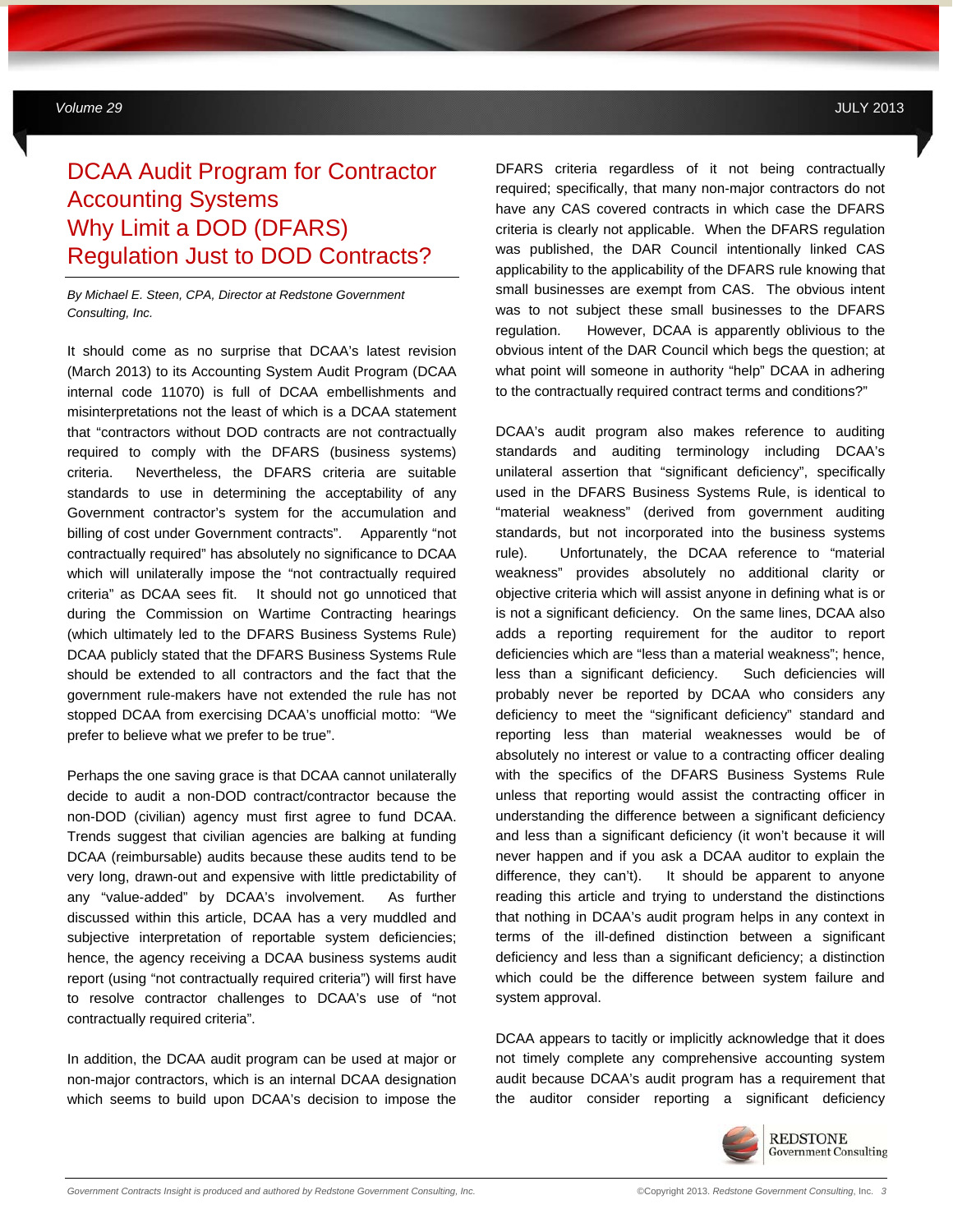(identified during the audit) before completing the accounting system audit. DCAA's audit program does make the point of deferring to the auditor's judgment in terms of a decision to issue a "deficiency report" during the audit or to complete the entire audit and then report any deficiencies noted during the audit. Recent experience has shown that DCAA just can't wait to report a significant deficiency as soon as possible by drafting, internally coordinating, obtaining contractor rebuttals, and issuing a spontaneous deficiency report during the audit notwithstanding the fact that DCAA then diverts hundreds of hours to the deficiency report when those same hours could have been applied to more timely completion of the overall accounting system audit. Assuming there is more than one alleged significant deficiency identified at different times, most likely by different auditors during the audit, the process of deficiency reporting can (and has) easily overtaken the comprehensive accounting system audit in terms of utilization of DCAA, contractor and contracting officer resources.

**MAY 2012** *Government Contracts Insights Newsletter*

Apparently no one at DCAA sees any need to encourage auditors to consolidate the audit results into a single comprehensive audit report, infusing significant efficiencies into the process for all concerned; in particular for contracting officers who are already overwhelmed with audit issues because of DCAA's quest to protect the taxpayer (translated: DCAA is flooding the system with audit issues including all too many which are not consistent with the actual contract regulations which is self-evident in DCAA's publicly reporting cost questioned statistics, but not reporting cost questioned sustained). DCAA has yet to show any real concern for efficiencies as exemplified by DCAA's exhaustive use of adequacy checklists to continuously reject (for inane reasons) contractor bid proposals, forward pricing rate proposals and indirect cost rate proposals rather than timely initiating and completing the associated audit. DCAA's preference is to delay the audit and to attribute those delays to contractors' inadequate submissions although most of those allegedly inadequate submissions are auditable/easily corrected during the early phases of the audit.

The DCAA audit program has an interesting section which pertains to the need for the audit team to consider and to discuss the risk of fraud and other non-compliances with applicable laws and regulations. This team exercise is oddly enough based upon relevant prior audit experience (which may or may not be current—very little is current due to DCAA's inability to timely audit) and this fraud risk assessment is documented before the audit commences. The auditor (or team) should then "consider audit procedures" to address the risk of fraud and other non-compliances" and provide reasonable assurance of detecting fraud and other noncompliances with applicable laws and regulations". Oddly enough there is no requirement to actually design and perform audit procedures, but they must be considered. Equally odd, the fact that DCAA's audit program combines "fraud" with "other non-compliances with applicable laws and regulations"; however, there are vastly different ramifications with fraud juxtaposed to other regulatory non-compliances. Finally, DCAA's audit program inserts this consideration of fraud as an initial step based upon other relevant audits when fraud is rarely discernible until the instant audit is well underway and there are current, relevant observations which could be indicative of fraud. In other words, effective consideration of fraud is more a function of critical and reactive thinking by the auditor during the audit which perhaps explains why the vast majority of contract frauds are identified through Qui Tams (or internal whistle-blowers working for a contractor) and not by DCAA audits---DCAA auditors are trained to expect standardized, one-size fits all contractor submissions and to blindly follow standardized audit programs as opposed to being trained to critically think.

One final comment about the DCAA Accounting System audit program, DCAA has publicly stated that it will be deferring to contractors to demonstrate to DCAA (and to DCMA) how the contractor complies with the business systems criteria (e.g. the 18 accounting system criteria in DFARS 252.242-7006). This should involve a "walk-through" and a system demonstration deferring specifics to the contractor and its system of controls. However, anyone reading the DCAA audit program and/or encountering a DCAA audit or an accounting system will likely discover that DCAA is unwilling to simply "defer to the contractor". DCAA's audit program and its stated expectations (during these audits) are indicative of an agency who is quite willing to "fill in the blanks" in terms of embellishing the somewhat generic systems criteria with DCAA's interpretations of specific requirements. One audit program example, DCAA's insistence that the accounting system criteria of "providing for a timekeeping system that identifies labor by intermediate or final cost objectives" also includes requirements that timesheets are completed by employees and approved by the employees' supervisors" and that "the contractor has segregation of duties in its timekeeping system". A second recent example, with respect to the criteria

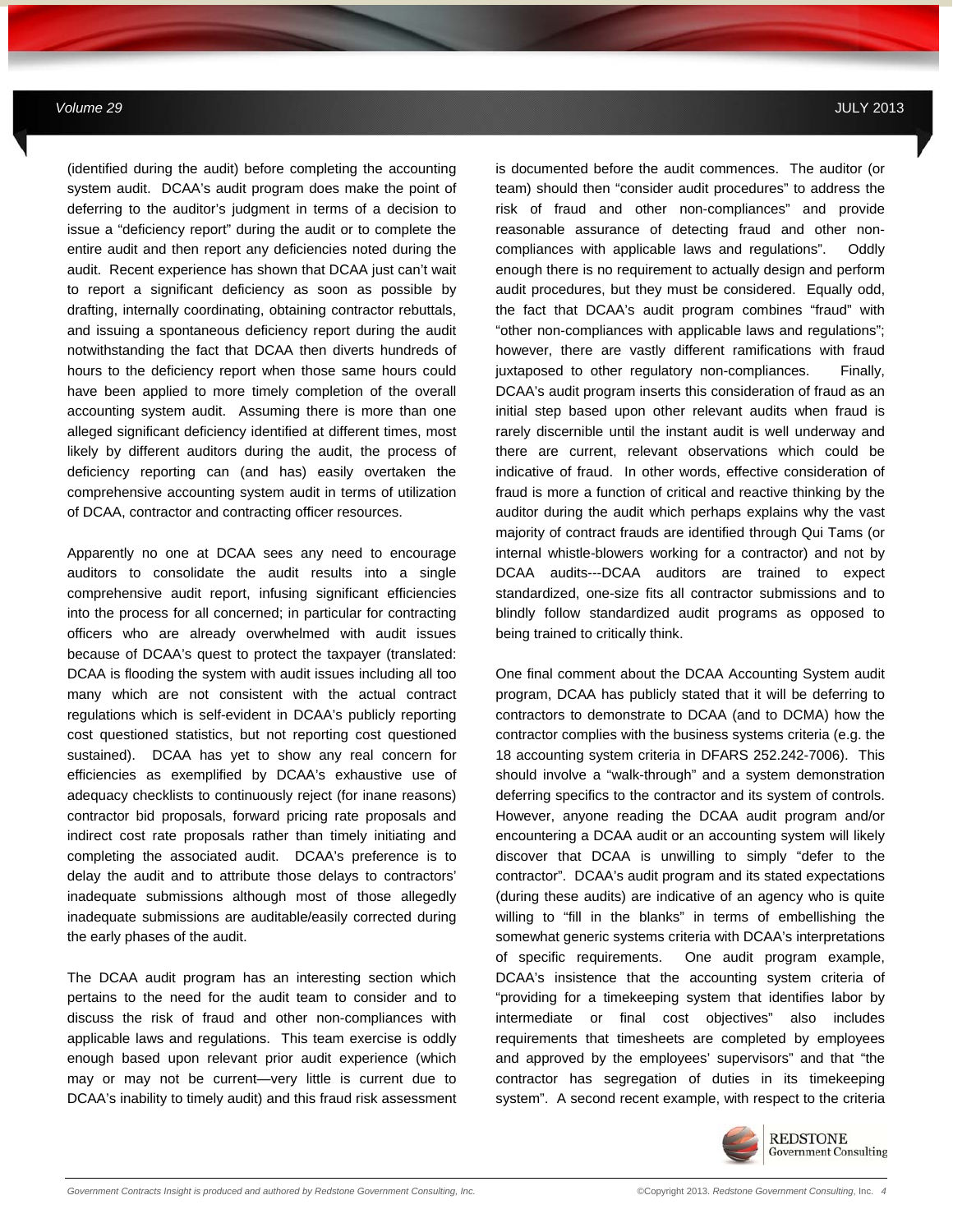that a contractor system "provides for billings that can be reconciled with the cost accounts", DCAA is asserting that each billing (invoice/public voucher) must include that reconciliation ("can be" reconciled is significantly different than "must be reconciled and documented on each invoice"). DCAA's insistence that contractors document billed to booked reconciliations on each invoice is non-value added, administratively expensive and one more example of DCAA's disinterest in considering cost efficiencies.

**MAY 2012** *Government Contracts Insights Newsletter*

DCAA remains its own worst enemy by embellishing the actual regulatory requirements which in turn unnecessarily expands the audit scope, unnecessarily burdens the contractor with supporting that audit scope, and vields audit results (significant deficiencies) which are at best a loose translation of the actual regulatory requirement leaving contracting officers to wrestle with the contractually correct interpretation (typically provided by the contractor in rebutting DCAA draft audit reports). This grossly inefficient process will not improve unless and until DCAA (the agency) receives qualified, competent adult supervision. Any volunteers?

# Major Defense Acquisition Programs (MDPAs) Report: Contract Type Irrelevant to Cost Control

*By Darryl L. Walker, CPA, CFE, CGFM, Director at Redstone Government Consulting, Inc.* 

The Department of Defense (DOD) June 28, 2013 "Performance of the Defense Acquisition System" annual report states that little difference exists between fixed price and cost-plus contracts when it comes to predicting or controlling costs.

The first annual study focused on Major Defense Acquisition Programs (MDPAs) and concluded that no individual contract type was found to be better than others in controlling costs, particularly for development or early production contracts. The report stated in part, "relying on contract type alone to achieve better affordability outcomes will not likely be successful".

The report contradicts the long-standing belief by the White House and certain legislators that cost reimbursable contracts foster government contractor irresponsibility in controlling costs, thus creating unnecessary cost overruns. Moving from the award of cost plus to fixed price contracts has been a center piece in the Obama Administration's government acquisition reform program based upon the presumption that contractors would be forced to better manage contract costs. To be clear, this presumption is not limited to the Executive Branch; notably Senator McCain has repeatedly proposed legislation which would place extreme limitations on the use of cost-type contracts.

The DOD Under-Secretary of Defense for Acquisition, Technology, and Logistics, Frank Kendall, stated that fixed price contracts are not in themselves the answer to improving the procurement system. He stated, "The finding that fixed price contracts are not a magic bullet to controlling costs has reinforced my experience that we need to consider and select the most appropriate contract type given the maturity, system type and business strategy for each system." Translated, there are valid circumstances when cost reimbursable contracts are practical; reimbursable contract types cannot be avoided, for example, when program development requirements and scope of effort are ill-defined in the early stages of a new program.

It remains to be seen whether the report will impact the Administration and certain Legislator's never-ending persistence in achieving a goal of all but eliminating cost reimbursable contracts. The reported finding that no one contract type can ensure better control of contract costs, albeit limited to major acquisition programs, should at least "incentivize" the government acquisition reform advocates to moderate their position on killing off cost reimbursable contract types.

# OMB Announces Extension for Accelerated Payment to Small Business Subcontractors

*By Darryl L. Walker, CPA, CFE, CGFM, Director at Redstone Government Consulting, Inc.* 

In a July 11, 2003 memorandum to Executive Departments and agencies, the Office of Management and Budget (OMB)

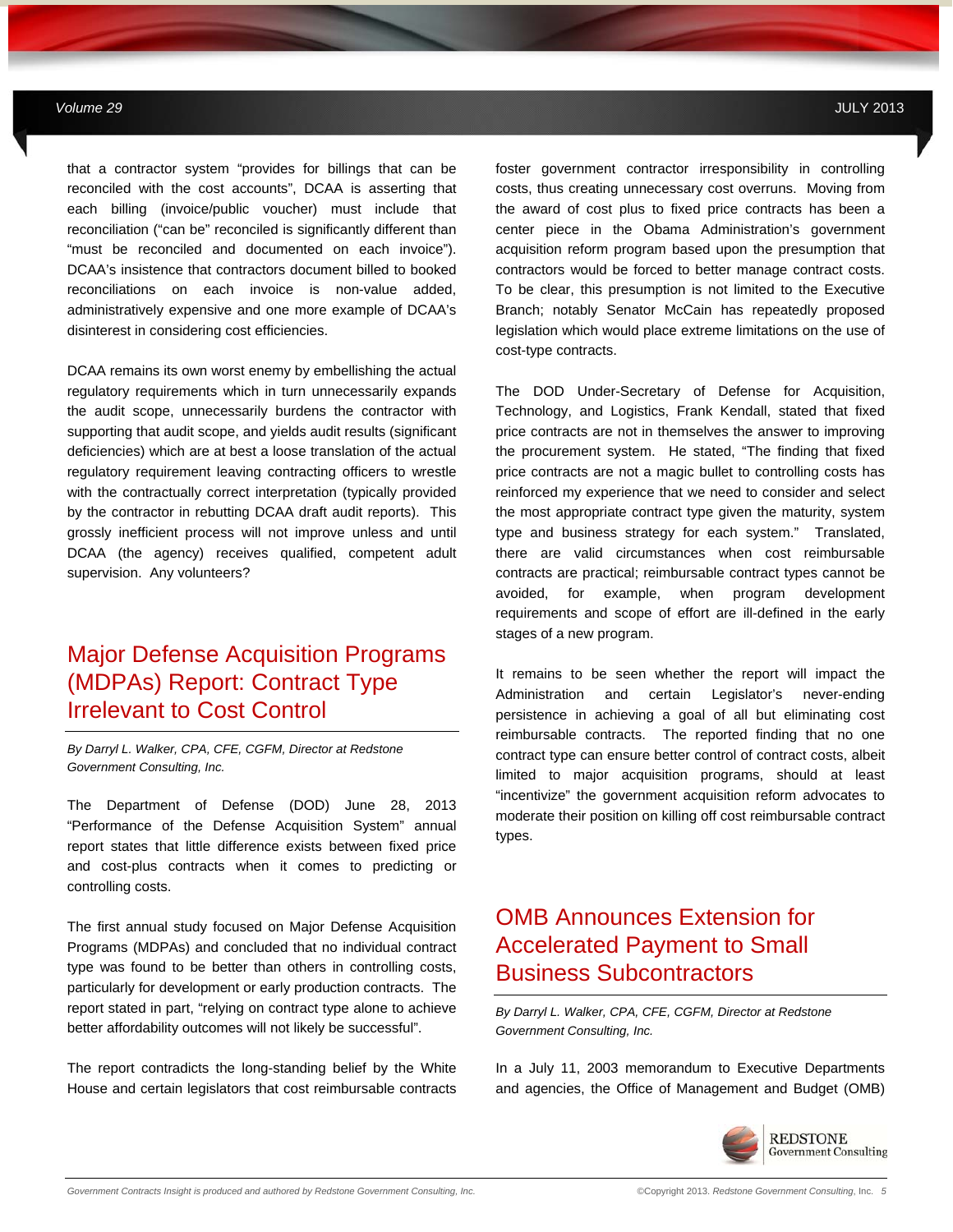announced it would extend its 2012 policy for improving cash flow to small businesses who are subcontractors by accelerating payment of invoices to the applicable prime contractors. The memorandum extends the temporary policy until July 11, 2014.

**MAY 2012** *Government Contracts Insights Newsletter*

The policy originally established in September 2011 with follow-up guidance issued in July 2012 required agencies to pay prime contractors a promptly as possible with a goal of not later than 15 days after receipt of adequate prime contractor invoices. That memorandum also "encouraged" prime contractors to expedite payment to its small business subcontractors, and suggested that such prime contractors modify subcontractor payment terms to identify an accelerated payment commitment.

The memorandum also states that the updated policy does not negate the application of the Prompt Payment Act's latepayment interest penalty provisions (which only applies to government "non-prompt" payments to the prime contractor).

## Training Opportunities

### **2013 Redstone Government Consulting Sponsored Seminar Schedule**

**August 1, 2013** – 2013 Government Contractor Challenges Mid-Year Update WEBINAR – [REGISTER HERE](http://info.redstonegci.com/08-01-13-government-contractor-2013-challenges-mid-year-update-webinar)

**August 21, 2013** – Cost Accounting Standards (CAS) Basics WEBINAR – [REGISTER HERE](http://info.redstonegci.com/08-21-13-fundamentals-of-cost-accounting-standards-CAS-webinar)

**August 28, 2013** – Documentation & Records Retention WEBINAR – [REGISTER HERE](http://info.redstonegci.com/08-28-13-documentation-and-records-retention-webinar) 

**September 18, 2013** – Forward Pricing Rates & Provisional Billing Rates on Government Contracts WEBINAR – [REGISTER HERE](http://info.redstonegci.com/09-18-13-foward-pricing-rates--provisional-billing-rates-on-government-contracts-webinar)

**October 8, 2013** – Government Audits – DCAA's Latest **Strategies** WEBINAR

**October 22, 2013** – Purchasing System/CPSR Basics WEBINAR

- **November 7, 2013**  Documentation & Records Retention WEBINAR
- **December 11, 2013**  Business Ethics & Control Environment **WEBINAR**

### **2013 Federal Publications Sponsored Seminar Schedule**

**August 5-6, 2013** – Accounting Compliance for Government **Contractors** Washington, DC

**August 7-8, 2013** – Government Contract Audits: Dealing with Auditors and Mitigating Audit Risk Washington, DC

**August 7-9, 2013** – The Masters Institute in Government Contract Costs Washington, DC

**October 9-10, 2013** – Government Contract Audits: Dealing with Auditors and Mitigating Audit Risk Orlando, FL

**October 21-22, 2013** – Accounting Compliance for Government Contractors Arlington, VA

**December 4-5, 2013** – Accounting Compliance for Government Contractors Las Vegas, NV

### **Instructors**

- **Mike Steen**
- **Darryl Walker**
- **Scott Butler**
- **Courtney Edmonson**
- Cyndi Dunn
- **Wayne Murdock**
- Asa Gilliland
- **Adam Collet**

Go to www.fedpubseminars.com and click on the Government Contracts tab.